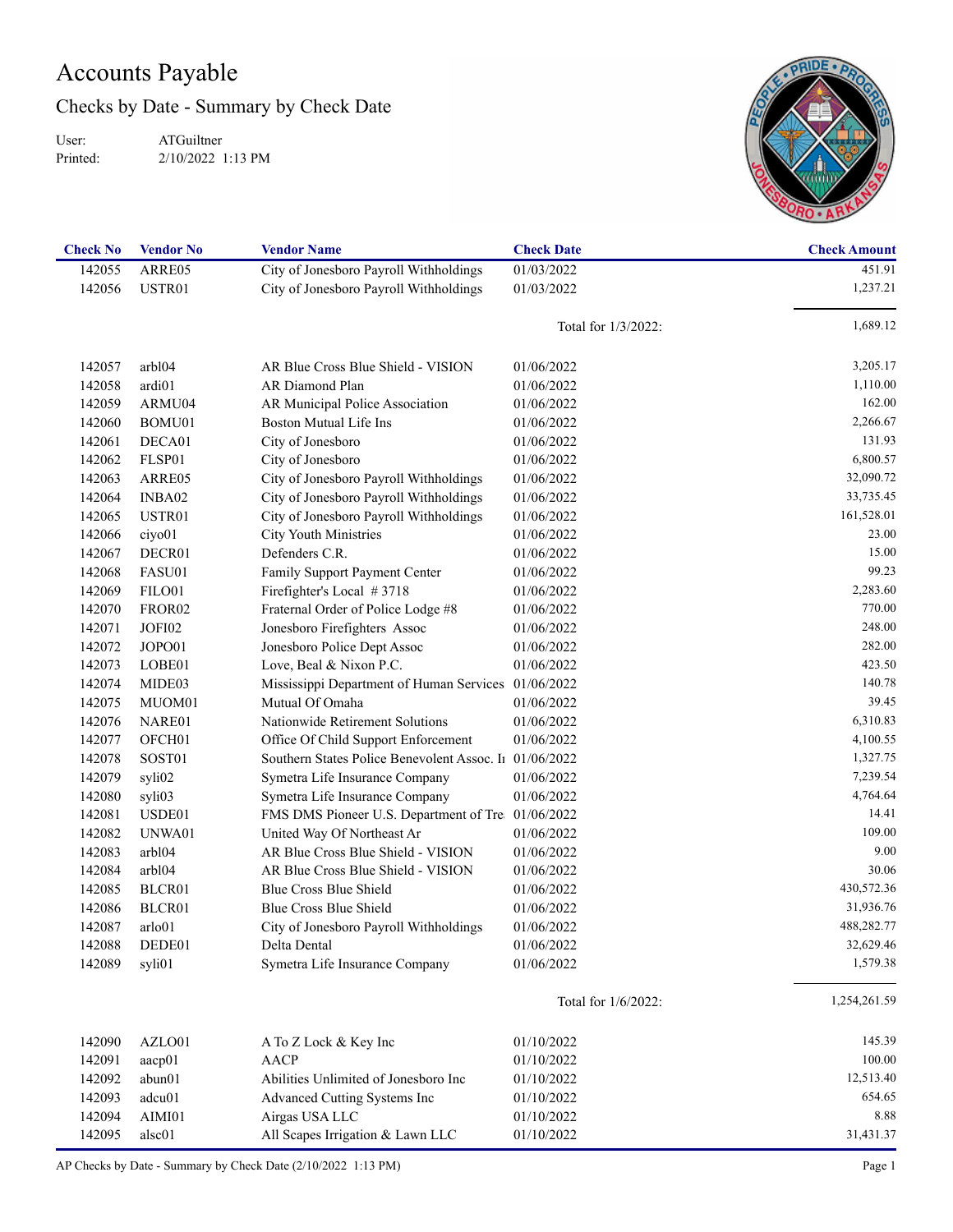| <b>Check No</b> | <b>Vendor No</b>   | <b>Vendor Name</b>                   | <b>Check Date</b> | <b>Check Amount</b> |
|-----------------|--------------------|--------------------------------------|-------------------|---------------------|
| 142096          | alsc01             | All Scapes Irrigation & Lawn LLC     | 01/10/2022        | 119.35              |
| 142097          | alda01             | <b>ALLDATA</b>                       | 01/10/2022        | 1,627.50            |
| 142098          | ALCO01             | Allied Corporate Furniture Inc       | 01/10/2022        | 7,464.82            |
| 142099          | alsm01             | Allied Small Engines LLC             | 01/10/2022        | 610.08              |
| 142100          | amca02             | Amazon Capital Services Inc          | 01/10/2022        | 1,118.32            |
| 142101          | amwi04             | America Wild LLC                     | 01/10/2022        | 6,926.00            |
| 142102          | apeh01             | <b>APEHRA</b>                        | 01/10/2022        | 30.00               |
| 142103          | ARMU02             | AR Municipal League                  | 01/10/2022        | 211,224.95          |
| 142104          | ARMU02             | AR Municipal League                  | 01/10/2022        | 2,820.00            |
| 142105          | armu03             | Ar Municipal League                  | 01/10/2022        | 228,820.68          |
| 142106          | ARON01             | AR One Call System Inc               | 01/10/2022        | 209.95              |
| 142107          | ARTR01             | AR Trailer & Mfg Inc                 | 01/10/2022        | 531.95              |
| 142108          | ARAD01             | Art Advertising Inc                  | 01/10/2022        | 833.71              |
| 142109          | $at \& t09$        | AT&T Mobility                        | 01/10/2022        | 11,510.90           |
| 142110          | bamu05             | Banthi Munoz                         | 01/10/2022        | 650.63              |
| 142111          | baqof01            | Bar Of Arkansas                      | 01/10/2022        | 400.00              |
| 142112          | BART01             | Barton's Of Jonesboro Inc            | 01/10/2022        | 226.43              |
|                 | BAPA01             |                                      |                   | 374.29              |
| 142113          |                    | Battery & Parts Warehouse Inc        | 01/10/2022        |                     |
| 142114          | baou01             | <b>Battery Outfitters</b>            | 01/10/2022        | 305.61              |
| 142115          | blfo01             | <b>Blackfox LLC</b>                  | 01/10/2022        | 318.00              |
| 142116          | blme01             | Blue 360 Media LLC                   | 01/10/2022        | 9,168.95            |
| 142117          | brbo01             | Breaking Bonds Ministries Inc        | 01/10/2022        | 1,152.00            |
| 142118          | cayo01             | CallYo 2009 Corp                     | 01/10/2022        | 2,870.00            |
| 142119          | CASU01             | Cardinal Supplies Of Ark Inc         | 01/10/2022        | 11.21               |
| 142120          | CAIN01             | Casco Industries Inc                 | 01/10/2022        | 132.37              |
| 142121          | CAAU01             | Cavenaugh Auto Group Inc             | 01/10/2022        | 1,096.51            |
| 142122          | CEEN01             | Centerpoint Energy Inc               | 01/10/2022        | 19.79               |
| 142123          | cech <sub>04</sub> | Central Chevrolet Cadillac           | 01/10/2022        | 372.56              |
| 142124          | cgne01             | <b>CGT Of NEA</b>                    | 01/10/2022        | 554.44              |
| 142125          | chap01             | <b>Christy Appleton Consulting</b>   | 01/10/2022        | 1,000.00            |
| 142126          | CIWA01             | City Water & Light                   | 01/10/2022        | 265.05              |
| 142127          | comi02             | Cooper Mixon Architects PLLC         | 01/10/2022        | 932.29              |
| 142128          | coco12             | Cornith Coco-Cola Bottling Works Inc | 01/10/2022        | 410.95              |
| 142129          | coco06             | <b>Courthouse Concepts</b>           | 01/10/2022        | 163.55              |
| 142130          | crso01             | Crabtree & Son Construction Inc      | 01/10/2022        | 37,460.03           |
| 142131          | CRPR01             | Craft Propane Inc                    | 01/10/2022        | 79.43               |
| 142132          | CRCO09             | Craighead Co. Public Library         | 01/10/2022        | 217,234.62          |
| 142133          | CRCO05             | Craighead County Bar Assoc           | 01/10/2022        | 100.00              |
| 142134          | CRCO <sub>03</sub> | Craighead County Solid               | 01/10/2022        | 137,503.27          |
| 142135          | CRCO <sub>03</sub> | Craighead County Solid               | 01/10/2022        | 600.00              |
| 142136          | CRCO <sub>03</sub> | Craighead County Solid               | 01/10/2022        | 275.00              |
| 142137          | CRCO <sub>02</sub> | Craighead County Treasurer           | 01/10/2022        | 207,092.38          |
| 142138          | CRJU01             | Criminal Justice Institute           | 01/10/2022        | 6,250.00            |
| 142139          | cred <sub>02</sub> | Critical Edge Inc                    | 01/10/2022        | 1,580.37            |
| 142140          | CRBU01             | Crow-Burlingame Co Inc               | 01/10/2022        | 743.31              |
| 142141          | DAFE01             | Dacus Fence Company Inc              | 01/10/2022        | 3,221.58            |
| 142142          | dami03             | Dacus Mini Warehouse                 | 01/10/2022        | 690.00              |
| 142143          | dasa03             | Dana Safety Supply Inc               | 01/10/2022        | 118,721.08          |
| 142144          | dagi02             | Daniel Gilchrist PHD                 | 01/10/2022        | 2,250.00            |
| 142145          | DASA01             | Dave's Sales & Service Inc           | 01/10/2022        | 63.80               |
|                 |                    |                                      |                   | 999.99              |
| 142146          | dewa02             | Department Ware                      | 01/10/2022        |                     |
| 142147          | DEFI02             | Dept Of Finance & Admin              | 01/10/2022        | 1,736.00            |
| 142148          | DEFI03             | Dept Of Finance & Admin              | 01/10/2022        | 1,427.00            |
| 142149          | deco03             | DeSoto County Electric Inc           | 01/10/2022        | 1,986.73            |
| 142150          | dimo01             | Diamond Mowers                       | 01/10/2022        | 1,252.22            |
| 142151          | dien02             | Ditta Enterprises Inc                | 01/10/2022        | 39.42               |
| 142152          | DNAU01             | DNW Auto Supply Inc                  | 01/10/2022        | 2,086.45            |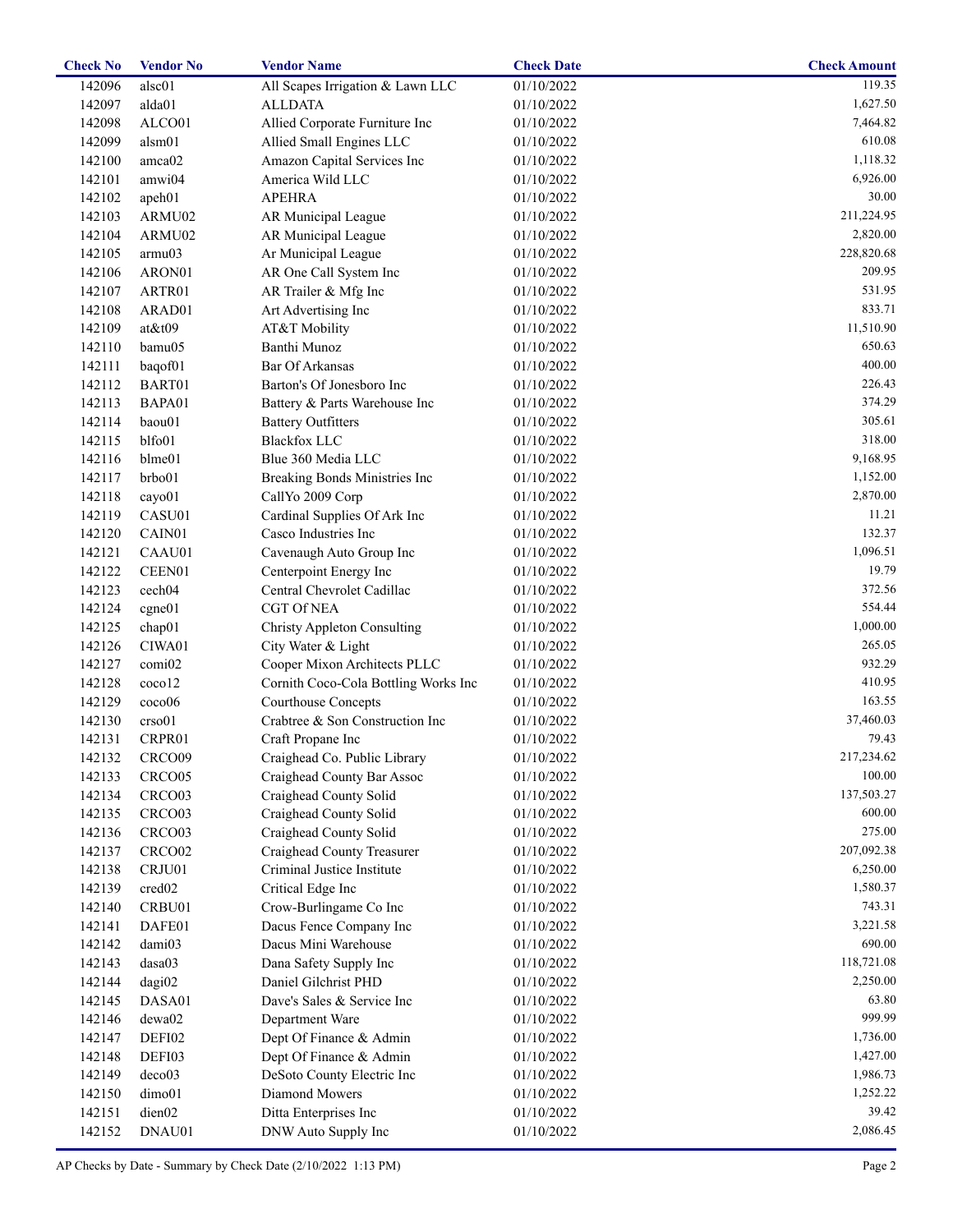| <b>Check No</b> | <b>Vendor No</b>   | <b>Vendor Name</b>                                   | <b>Check Date</b> | <b>Check Amount</b> |
|-----------------|--------------------|------------------------------------------------------|-------------------|---------------------|
| 142153          | dyam01             | Dymec American Industrial                            | 01/10/2022        | 405.90              |
| 142154          | ELGR01             | Elite Graphics LLC                                   | 01/10/2022        | 821.89              |
| 142155          | EMSU01             | <b>Embassy Suites Hotels</b>                         | 01/10/2022        | 345.22              |
| 142156          | ENUN01             | <b>Engineering Unlimited</b>                         | 01/10/2022        | 54.19               |
| 142157          | ENTE01             | Environmental Technologies Inc                       | 01/10/2022        | 175.00              |
| 142158          | FACA01             | Farrell-Calhoun Inc                                  | 01/10/2022        | 22.11               |
| 142159          | fede01             | Fedex                                                | 01/10/2022        | 18.39               |
| 142160          | FIAR01             | Fisher & Arnold Inc                                  | 01/10/2022        | 14,137.64           |
| 142161          | FIAR01             | Fisher & Arnold Inc                                  | 01/10/2022        | 16,503.89           |
| 142162          | frea02             | Fred Easley                                          | 01/10/2022        | 27.07               |
| 142163          | futo01             | Fuel To Go LLC                                       | 01/10/2022        | 18,275.60           |
| 142164          | GWDI01             | G & W Diesel Services Inc                            | 01/10/2022        | 5,476.62            |
| 142165          | gapa01             | Galls Parent Holdings LLC                            | 01/10/2022        | 113.93              |
| 142166          | galu01             | Gazaway Lumber Co Inc                                | 01/10/2022        | 1,380.23            |
| 142167          | GISI01             | Gibson's Sign-Mart Inc                               | 01/10/2022        | 16,039.56           |
|                 | GRSH01             |                                                      |                   | 122.27              |
| 142168          |                    | Grafix Shoppe Inc                                    | 01/10/2022        | 25.87               |
| 142169          | GRAI01             | Grainger Inc                                         | 01/10/2022        |                     |
| 142170          | Grth <sub>01</sub> | Green Thumb Lawn Care LLC                            | 01/10/2022        | 200.73              |
| 142171          | hafr01             | Harbor Freight Tools Inc                             | 01/10/2022        | 7.57                |
| 142172          | HAPI01             | Harris Pipe & Line Inc                               | 01/10/2022        | 475.00              |
| 142173          | heop01             | Hedger Operating Company Inc                         | 01/10/2022        | 414.47              |
| 142174          | HEPO01             | Hedge's Inc                                          | 01/10/2022        | 70.53               |
| 142175          | heag01             | Heritage Agriculture Of Arkansas At Hoxie 01/10/2022 |                   | 359.73              |
| 142176          | hela01             | Hester Lawn Service                                  | 01/10/2022        | 484.00              |
| 142177          | HOSU01             | Hoffman Supply Co Inc                                | 01/10/2022        | 302.28              |
| 142178          | hofe01             | Hollywood Feed                                       | 01/10/2022        | 22.22               |
| 142179          | iber01             | <b>IBERIABANK</b>                                    | 01/10/2022        | 36,032.60           |
| 142180          | jomc05             | Joel McCracken                                       | 01/10/2022        | 11.94               |
| 142181          | jocy01             | Jonesboro Cycle & ATV                                | 01/10/2022        | 423.28              |
| 142182          | JOHY01             | Jonesboro Hydraulic Hose Inc                         | 01/10/2022        | 1,055.93            |
| 142183          | JOSU01             | Jonesboro Sun Inc                                    | 01/10/2022        | 220.00              |
| 142184          | JOWI01             | Jonesboro Winnelson Inc                              | 01/10/2022        | 201.58              |
| 142185          | KECO01             | Keeling Co Inc                                       | 01/10/2022        | 726.35              |
| 142186          | kegu01             | Kenneth Gulley                                       | 01/10/2022        | 488.26              |
| 142187          | kest01             | Keystone                                             | 01/10/2022        | 1,897.79            |
| 142188          | krsu02             | Kristin M Sullivan                                   | 01/10/2022        | 399.38              |
| 142189          | masa01             | Mallory Safety And Supply LLC                        | 01/10/2022        | 276.78              |
| 142190          | malu01             | Martin Luther King Commision                         | 01/10/2022        | 5,000.00            |
| 142191          | meap01             | Metro Appliances & More Inc                          | 01/10/2022        | 813.74              |
| 142192          | mhck01             | MHC-Kenworth Jonesboro Inc                           | 01/10/2022        | 118.76              |
| 142193          | MISO02             | Mid-South Sales Inc                                  | 01/10/2022        | 10,029.51           |
| 142194          | MULE01             | Municipal League Workers'                            | 01/10/2022        | 562,131.00          |
| 142195          | mys02              | My Staffing Pro                                      | 01/10/2022        | 300.00              |
| 142196          | NAME01             | National Medtest Inc                                 | 01/10/2022        | 485.00              |
| 142197          | NACR02             | Navitas Credit Corp.                                 | 01/10/2022        | 627.91              |
| 142198          | NEAI01             | Nexair LLC                                           | 01/10/2022        | 995.54              |
| 142199          | NOSA01             | Northside Sales                                      | 01/10/2022        | 451.26              |
| 142200          | olco01             | Olympus Construction Inc                             | 01/10/2022        | 5,877.34            |
| 142201          | oten01             | Otto Environmental Systems Inc                       | 01/10/2022        | 30,957.22           |
| 142202          | PAMA01             | Pak Mail Center Inc                                  | 01/10/2022        | 105.94              |
|                 |                    |                                                      |                   | 569.63              |
| 142203          | PACO01             | Paragould Communications Inc                         | 01/10/2022        | 1,063.50            |
| 142204          | peco03             | Peregrine Corporation                                | 01/10/2022        |                     |
| 142205          | pewe01             | Pete's Town                                          | 01/10/2022        | 86.75               |
| 142206          | pick01             | Pickering                                            | 01/10/2022        | 29,460.69           |
| 142207          | poti <sub>02</sub> | Pomp's Tire Service                                  | 01/10/2022        | 1,731.91            |
| 142208          | prse02             | Premium Refreshment Service                          | 01/10/2022        | 5.53                |
| 142209          | prki01             | Preston Joel King                                    | 01/10/2022        | 450.00              |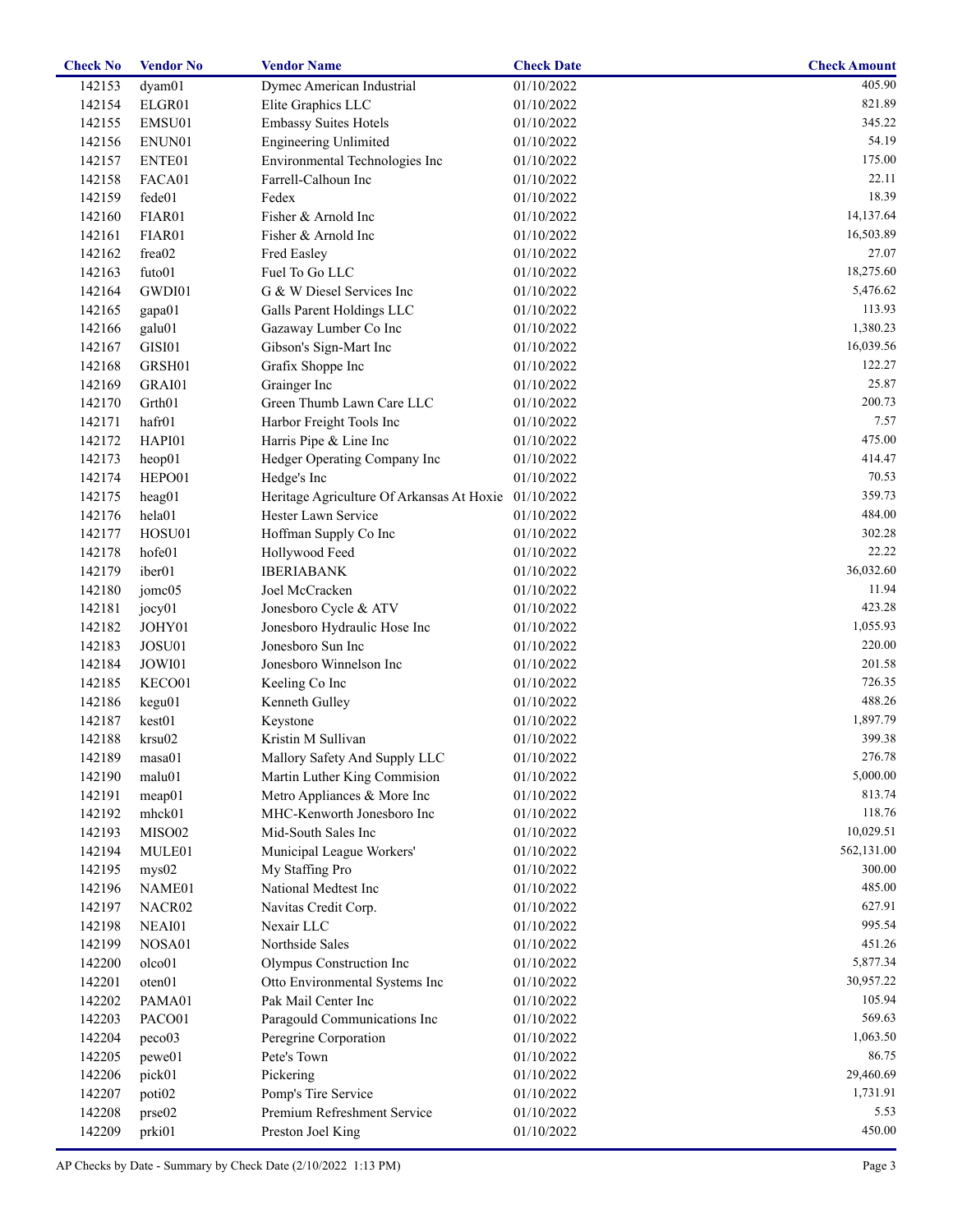| <b>Check No</b> | <b>Vendor No</b>   | <b>Vendor Name</b>                                 | <b>Check Date</b>    | <b>Check Amount</b> |
|-----------------|--------------------|----------------------------------------------------|----------------------|---------------------|
| 142210          | PUTI01             | Purcell Tire Co Inc                                | 01/10/2022           | 52.19               |
| 142211          | PUTI01             | Purcell Tire Co Inc                                | 01/10/2022           | 2,070.14            |
| 142212          | qume01             | Quadmed Inc                                        | 01/10/2022           | 958.18              |
| 142213          | QUCO01             | Quill Corporation                                  | 01/10/2022           | 44.45               |
| 142214          | stpr05             | <b>Stonehenge Properties LTD</b>                   | 01/10/2022           | 12,586.00           |
| 142215          | RGME01             | RGB Mechanical Contractor Inc                      | 01/10/2022           | 151.90              |
| 142216          | risu02             | Ridge Surveying and Consulting LLC                 | 01/10/2022           | 300.00              |
| 142217          | RILU01             | Ridout Lumber Co Inc                               | 01/10/2022           | 1,969.10            |
| 142218          | RICI01             | River City Hydraulics Inc                          | 01/10/2022           | 4,410.84            |
| 142219          | rppo01             | RP Power LLC                                       | 01/10/2022           | 386.13              |
| 142220          | rutr03             | Rush Truck Centers Of Arkansas inc                 | 01/10/2022           | 21.77               |
| 142221          | SCIN <sub>01</sub> | Scurlock Industries Of Jonesboro Inc               | 01/10/2022           | 1,903.36            |
| 142222          | shke01             | Shannon Kee Construction LLC                       | 01/10/2022           | 25,115.80           |
| 142223          | shco01             | Share Corp                                         | 01/10/2022           | 1,879.38            |
| 142224          | shgu01             | Sheepdog Guardian Consulting                       | 01/10/2022           | 175.00              |
|                 |                    |                                                    |                      | 1,350.00            |
| 142225          | shra01             | Shelby Railroad Services Inc                       | 01/10/2022           | 39.01               |
| 142226          | smti01             | Smith's Tire & Auto Clinic Inc                     | 01/10/2022           |                     |
| 142227          | soof02             | Solutions of New Orleans LLC                       | 01/10/2022           | 552.53              |
| 142228          | SOAR01             | Southern Ar Univ Tech                              | 01/10/2022           | 40.00               |
| 142229          | sost05             | Southern States Fire LLC                           | 01/10/2022           | 676.24              |
| 142230          | soti01             | Southern Tire Mart Inc                             | 01/10/2022           | 1,827.91            |
| 142231          | spco01             | Sprint Communications Inc                          | 01/10/2022           | 202.47              |
| 142232          | STBE01             | St Bernards Medical Ctr                            | 01/10/2022           | 105.00              |
| 142233          | stau05             | Steve's Auto Body & Towing Inc                     | 01/10/2022           | 5,905.75            |
| 142234          | taso01             | Target Solutions Learning LLC                      | 01/10/2022           | 14,157.76           |
| 142235          | TEIN01             | Temple Inc                                         | 01/10/2022           | 7,663.36            |
| 142236          | thbo02             | The Body Shop Auto & Heavy Truck Repai 01/10/2022  |                      | 347.20              |
| 142237          | THST01             | The Storehouse Inc                                 | 01/10/2022           | 1,801.64            |
| 142238          | THST01             | The Storehouse Inc                                 | 01/10/2022           | 732.35              |
| 142239          | TOLO01             | Tom's Lock & Key                                   | 01/10/2022           | 75.95               |
| 142240          | toco03             | Town and Country Termite Inc                       | 01/10/2022           | 217.01              |
| 142241          | TRWO01             | Trac-Work Inc                                      | 01/10/2022           | 71,342.80           |
| 142242          | TRPA01             | Trane Inc                                          | 01/10/2022           | 335.55              |
| 142243          | trri01             | TransUnion Risk and Alternative                    | 01/10/2022           | 133.90              |
| 142244          | trte01             | Tri-Tech Inc                                       | 01/10/2022           | 921.86              |
| 142245          | usba02             | U S Bancorp Government Leasing and Fina 01/10/2022 |                      | 10,744.38           |
| 142246          | usba02             | U S Bancorp Government Leasing and Fina 01/10/2022 |                      | 3,396.15            |
| 142247          | ulin01             | Uline Inc                                          | 01/10/2022           | 428.36              |
| 142248          | veco01             | Vector Disease Control Inc                         | 01/10/2022           | 37,833.33           |
| 142249          | veri03             | Verizon Wireless                                   | 01/10/2022           | 2,934.53            |
| 142250          | viwi04             | Verizon Wireless                                   | 01/10/2022           | 37.53               |
|                 |                    | Vet Care Inc                                       | 01/10/2022           | 1,496.00            |
| 142251          | VECA01             |                                                    |                      |                     |
| 142252          | VUMA01             | Vulcan Materials Co                                | 01/10/2022           | 9,662.27            |
| 142253          | wigr01             | W William Graham Jr Inc                            | 01/10/2022           | 1,339.65            |
| 142254          | wigr01             | W William Graham Jr Inc                            | 01/10/2022           | 8,313.22            |
| 142255          | wigr01             | W William Graham Jr Inc                            | 01/10/2022           | 2,131.79            |
| 142256          | WEDR01             | West's Dry Cleaners Inc                            | 01/10/2022           | 1,313.21            |
| 142257          | weba01             | Wex Bank                                           | 01/10/2022           | 60,375.42           |
| 142258          | whel01             | Wholesale Electric Supply Co Inc                   | 01/10/2022           | 1,210.32            |
| 142259          | WIEQ01             | Williams Equipment & Supply Inc                    | 01/10/2022           | 873.12              |
| 142260          | wyfr01             | Wynne Friends Of Animals                           | 01/10/2022           | 398.00              |
| 142261          | yamc01             | Yazmine McDaniel                                   | 01/10/2022           | 100.00              |
|                 |                    |                                                    | Total for 1/10/2022: | 2,354,836.05        |
| 142262          | armu06             | AR Municipal League                                | 01/12/2022           | 3,000.00            |
| 142263          | GWDI01             | G & W Diesel Services Inc                          | 01/12/2022           | 665,248.00          |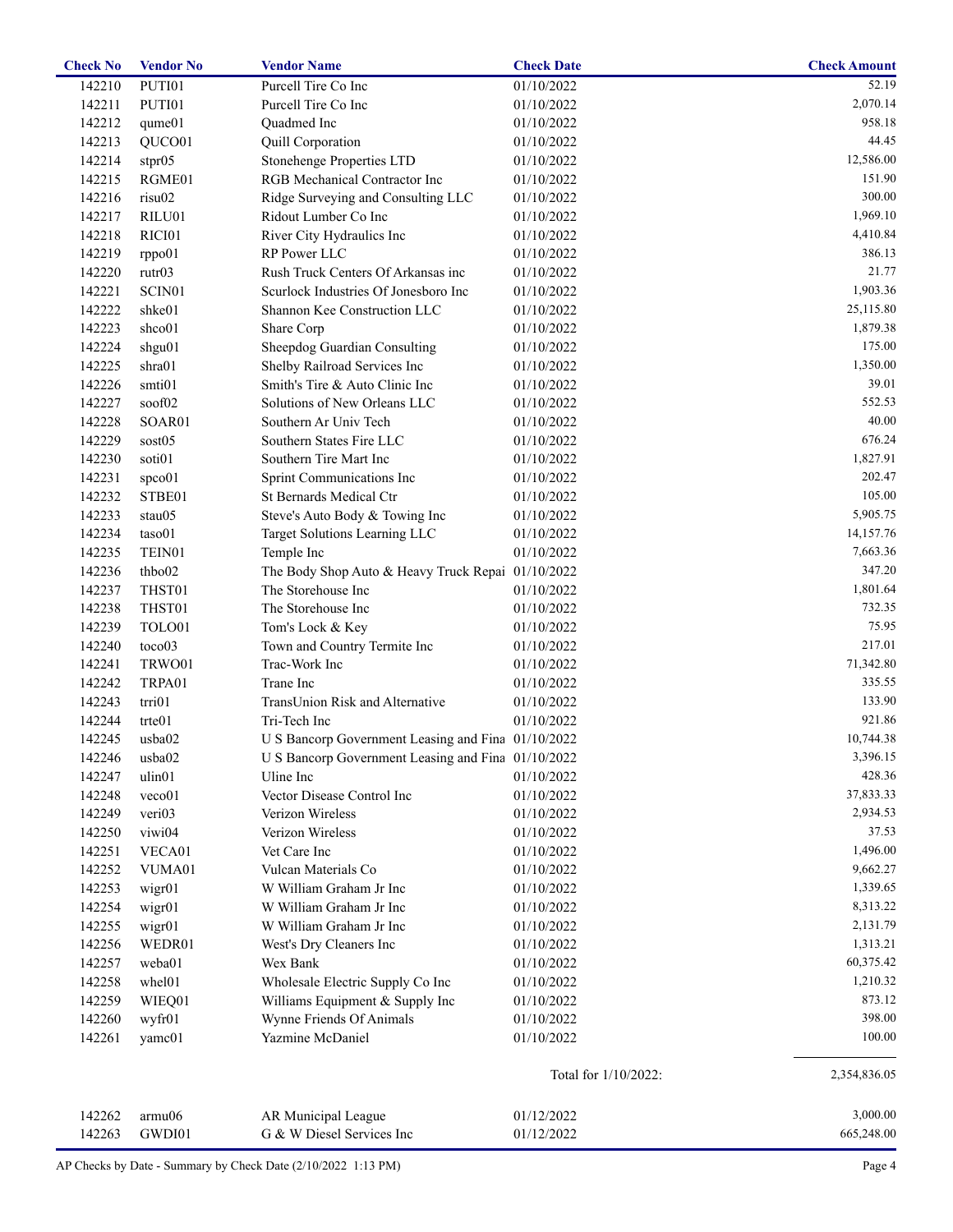| <b>Check No</b> | <b>Vendor No</b>   | <b>Vendor Name</b>                          | <b>Check Date</b>    | <b>Check Amount</b> |
|-----------------|--------------------|---------------------------------------------|----------------------|---------------------|
| 142264          | pola <sub>02</sub> | Pope Lawn Care & Landscaping LLC            | 01/12/2022           | 16,233.77           |
|                 |                    |                                             | Total for 1/12/2022: | 684,481.77          |
|                 |                    |                                             |                      |                     |
| 142265          | arbl04             | AR Blue Cross Blue Shield - VISION          | 01/20/2022           | 3,301.47            |
| 142266          | ardi01             | AR Diamond Plan                             | 01/20/2022           | 1,110.00            |
| 142267          | ARMU04             | AR Municipal Police Association             | 01/20/2022           | 162.00              |
| 142268          | BOMU01             | <b>Boston Mutual Life Ins</b>               | 01/20/2022           | 2,339.03            |
| 142269          | DECA01             | City of Jonesboro                           | 01/20/2022           | 140.28              |
| 142270          | FLSP01             | City of Jonesboro                           | 01/20/2022           | 7,013.90            |
| 142271          | ARRE05             | City of Jonesboro Payroll Withholdings      | 01/20/2022           | 29,244.12           |
| 142272          | INBA02             | City of Jonesboro Payroll Withholdings      | 01/20/2022           | 31,547.80           |
| 142273          | USTR01             | City of Jonesboro Payroll Withholdings      | 01/20/2022           | 159,270.97          |
| 142274          | ciyo01             | <b>City Youth Ministries</b>                | 01/20/2022           | 23.00               |
| 142275          | DECR01             | Defenders C.R.                              | 01/20/2022           | 15.00               |
| 142276          | FASU01             | Family Support Payment Center               | 01/20/2022           | 361.38              |
| 142277          | FILO01             | Firefighter's Local #3718                   | 01/20/2022           | 2,283.60            |
| 142278          | FROR <sub>02</sub> | Fraternal Order of Police Lodge #8          | 01/20/2022           | 786.00              |
| 142279          | JOFI02             | Jonesboro Firefighters Assoc                | 01/20/2022           | 248.00              |
| 142280          | JOPO01             | Jonesboro Police Dept Assoc                 | 01/20/2022           | 292.00              |
| 142281          | LOBE01             | Love, Beal & Nixon P.C.                     | 01/20/2022           | 423.50              |
| 142282          | MIDE03             | Mississippi Department of Human Services    | 01/20/2022           | 140.78              |
| 142283          | MUOM01             | Mutual Of Omaha                             | 01/20/2022           | 39.45               |
| 142284          | NARE01             | Nationwide Retirement Solutions             | 01/20/2022           | 6,510.83            |
| 142285          | OFCH <sub>01</sub> | Office Of Child Support Enforcement         | 01/20/2022           | 3,750.55            |
| 142286          | SOST01             | Southern States Police Benevolent Assoc. In | 01/20/2022           | 1,327.75            |
| 142287          | SUFL01             | Survival Flight Membership LLC              | 01/20/2022           | 6,080.00            |
| 142288          | syli02             | Symetra Life Insurance Company              | 01/20/2022           | 7,350.24            |
| 142289          | syli03             | Symetra Life Insurance Company              | 01/20/2022           | 5,093.19            |
| 142290          | USDE01             | FMS DMS Pioneer U.S. Department of Tre      | 01/20/2022           | 14.41               |
| 142291          | UNWA01             | United Way Of Northeast Ar                  | 01/20/2022           | 109.00              |
|                 |                    |                                             | Total for 1/20/2022: | 268,978.25          |
|                 |                    |                                             |                      |                     |
| 142292          | AZLO01             | A To Z Lock & Key Inc                       | 01/24/2022           | 237.61              |
| 142293          | aacp01             | AACP                                        | 01/24/2022           | 300.00              |
| 142294          | adau01             | <b>Advance Auto Parts</b>                   | 01/24/2022           | 998.31              |
| 142295          | ADSE01             | Advantage Security Alarm Systems            | 01/24/2022           | 651.00              |
| 142296          | aeen01             | AeroMet Engineering Inc.                    | 01/24/2022           | 750.00              |
| 142297          | AFCA01             | Affordable Care                             | 01/24/2022           | 80.00               |
| 142298          | AIMI01             | Airgas USA LLC                              | 01/24/2022           | 495.02              |
| 142299          | alke01             | Alan Keith                                  | 01/24/2022           | 535.00              |
| 142300          | ALCO01             | Allied Corporate Furniture Inc              | 01/24/2022           | 3,340.72            |
| 142301          | ALLO01             | Al's Lock & Key Inc                         | 01/24/2022           | 4.34                |
| 142302          | amca02             | Amazon Capital Services Inc                 | 01/24/2022           | 4,705.33            |
| 142303          | ARCR01             | AR Crime Information Ctr                    | 01/24/2022           | 1,227.45            |
| 142304          | arde15             | AR Dept Of Agri                             | 01/24/2022           | 63.12               |
| 142305          | AREN01             | AR Environmental Academy                    | 01/24/2022           | 525.00              |
| 142306          | $at$ &t $03$       | AT&T                                        | 01/24/2022           | 9,012.43            |
| 142307          | ATAS01             | Atlas Asphalt Inc                           | 01/24/2022           | 12,571.48           |
| 142308          | auti01             | Auto Tire and Parts                         | 01/24/2022           | 3,468.50            |
| 142309          | bamu05             | Banthi Munoz                                | 01/24/2022           | 6,893.33            |
| 142310          | bajo02             | Barton Of Jonesboro/Synchrony Bank          | 01/24/2022           | 671.53              |
| 142311          | BAPA01             | Battery & Parts Warehouse Inc               | 01/24/2022           | 151.89              |
| 142312          | baou01             | <b>Battery Outfitters</b>                   | 01/24/2022           | 353.92              |
| 142313          | bef101             | <b>Beto Flores</b>                          | 01/24/2022           | 20.00               |
| 142314          | bire02             | Billy Reynolds & Sharon Reynolds            | 01/24/2022           | 1,499.40            |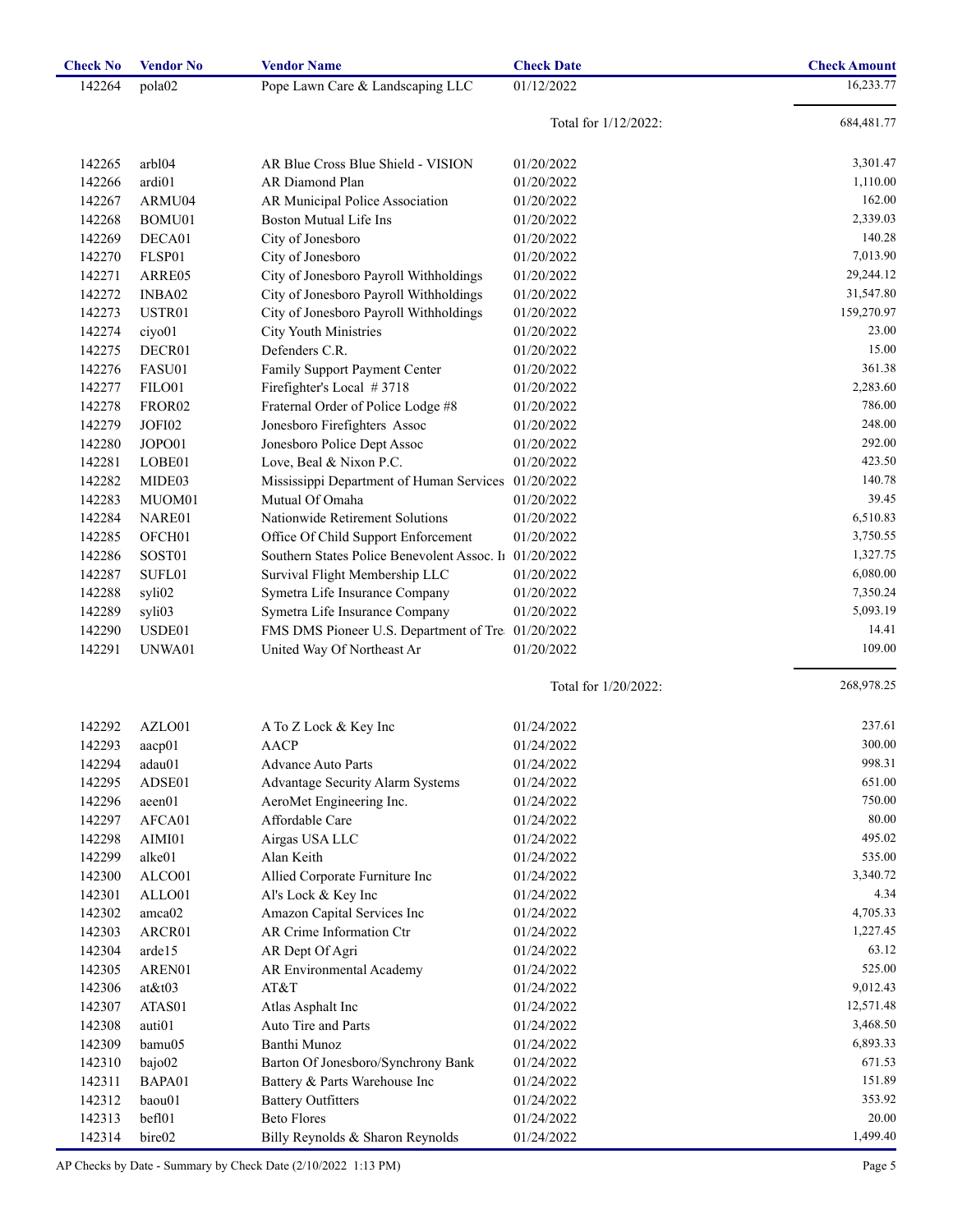| <b>Check No</b> | <b>Vendor No</b>   | <b>Vendor Name</b>           | <b>Check Date</b> | <b>Check Amount</b> |
|-----------------|--------------------|------------------------------|-------------------|---------------------|
| 142315          | blsk01             | Blue Sky Technologies LLC    | 01/24/2022        | 135.63              |
| 142316          | boau01             | Bono Auto Parts Inc          | 01/24/2022        | 924.00              |
| 142317          | BRFO01             | Brasco Food Service Inc      | 01/24/2022        | 331.70              |
| 142318          | caed <sub>01</sub> | Candace Edwards              | 01/24/2022        | 695.00              |
| 142319          | cade01             | Canine Development Group     | 01/24/2022        | 1,120.00            |
| 142320          | CDWG01             | <b>CDWG</b>                  | 01/24/2022        | 6,309.08            |
| 142321          | CEEN01             | Centerpoint Energy Inc       | 01/24/2022        | 19.79               |
| 142322          | CEEN01             | Centerpoint Energy Inc       | 01/24/2022        | 321.66              |
| 142323          | CEEN01             | Centerpoint Energy Inc       | 01/24/2022        | 197.51              |
| 142324          | CEEN01             | Centerpoint Energy Inc       | 01/24/2022        | 312.20              |
| 142325          | cgne01             | <b>CGT Of NEA</b>            | 01/24/2022        | 550.19              |
| 142326          | cico04             | Cintas                       | 01/24/2022        | 67.84               |
| 142327          | cico01             | Cintas Corporation           | 01/24/2022        | 10,692.76           |
| 142328          | CIWA01             | City Water & Light           | 01/24/2022        | 2,163.26            |
| 142329          | clen02             | Cline Environmental Inc      | 01/24/2022        | 7,638.40            |
| 142330          | coin <sub>03</sub> | Comcate Inc                  | 01/24/2022        | 10,121.20           |
| 142331          | CRPR01             | Craft Propane Inc            | 01/24/2022        | 213.55              |
| 142332          | CRCO09             | Craighead Co. Public Library | 01/24/2022        | 145,266.96          |
| 142333          | cred <sub>02</sub> | Critical Edge Inc            | 01/24/2022        | 16,920.80           |
|                 |                    |                              |                   | 260.34              |
| 142334          | CRBU01             | Crow-Burlingame Co Inc       | 01/24/2022        | 5,804.76            |
| 142335          | DIDO01             | Ditta Enterprises Inc        | 01/24/2022        |                     |
| 142336          | dien02             | Ditta Enterprises Inc        | 01/24/2022        | 154.65              |
| 142337          | DNAU01             | DNW Auto Supply Inc          | 01/24/2022        | 2,114.66            |
| 142338          | edsu01             | Ed's Supply Co Inc           | 01/24/2022        | 59.28               |
| 142339          | ELGR01             | Elite Graphics LLC           | 01/24/2022        | 1,220.99            |
| 142340          | emva01             | <b>Emily Vance</b>           | 01/24/2022        | 18.00               |
| 142341          | enfl01             | Ennis-Flint Inc              | 01/24/2022        | 959.98              |
| 142342          | FIPR01             | Fire Protection Of Ark Inc   | 01/24/2022        | 2,840.66            |
| 142343          | FOOF01             | Forrest Office Machines Inc  | 01/24/2022        | 2,261.40            |
| 142344          | FRFL01             | Frank Fletcher Dodge Inc     | 01/24/2022        | 694.19              |
| 142345          | gasa01             | Gary Sartin                  | 01/24/2022        | 51.80               |
| 142346          | GATI01             | Gateway Tire Company Inc     | 01/24/2022        | 5,986.41            |
| 142347          | Gofo01             | Gordon Food Service LLC      | 01/24/2022        | 141.25              |
| 142348          | GRSH01             | Grafix Shoppe Inc            | 01/24/2022        | 298.39              |
| 142349          | GRAI01             | Grainger Inc                 | 01/24/2022        | 757.79              |
| 142350          | greq03             | Greenway Equipment Inc       | 01/24/2022        | 962.51              |
| 142351          | guli01             | Guard4Life                   | 01/24/2022        | 50.00               |
| 142352          | hapr <sub>02</sub> | <b>Halsey Properties</b>     | 01/24/2022        | 2,750.00            |
| 142353          | hafr01             | Harbor Freight Tools Inc     | 01/24/2022        | 673.75              |
| 142354          | HAPI01             | Harris Pipe & Line Inc       | 01/24/2022        | 165.00              |
| 142355          | heop <sub>01</sub> | Hedger Operating Company Inc | 01/24/2022        | 413.39              |
| 142356          | HEPO01             | Hedge's Inc                  | 01/24/2022        | 757.80              |
| 142357          | HODE01             | Home Depot Credit Service    | 01/24/2022        | 1,702.46            |
| 142358          | howi02             | Hotwired Inc                 | 01/24/2022        | 537.50              |
| 142359          | iacp01             | <b>IACP</b>                  | 01/24/2022        | 190.00              |
| 142360          | iape02             | <b>IAPE</b>                  | 01/24/2022        | 65.00               |
| 142361          | JARI01             | J A Riggs Tractor Co Inc     | 01/24/2022        | 9,723.20            |
| 142362          | JTWH01             | J T White Inc                | 01/24/2022        | 1,568.91            |
| 142363          | jaam01             | Javier Amperez               | 01/24/2022        | 6,992.60            |
| 142364          | JOSU01             | Jonesboro Sun Inc            | 01/24/2022        | 2,420.60            |
| 142365          | JOWI02             | Jonesboro Winair Co Inc      | 01/24/2022        | 29.30               |
| 142366          | kama02             | Karla Marroquin              | 01/24/2022        | 185.00              |
| 142367          | kegu01             | Kenneth Gulley               | 01/24/2022        | 81.38               |
| 142368          | kest01             | Keystone                     | 01/24/2022        | 1,865.87            |
| 142369          | khgr01             | Kharis Group LLC             | 01/24/2022        | 5,000.00            |
|                 |                    | Kristin M Sullivan           |                   | 125.00              |
| 142370          | krsu02             |                              | 01/24/2022        |                     |
| 142371          | lapr01             | Lawson Products Inc          | 01/24/2022        | 445.91              |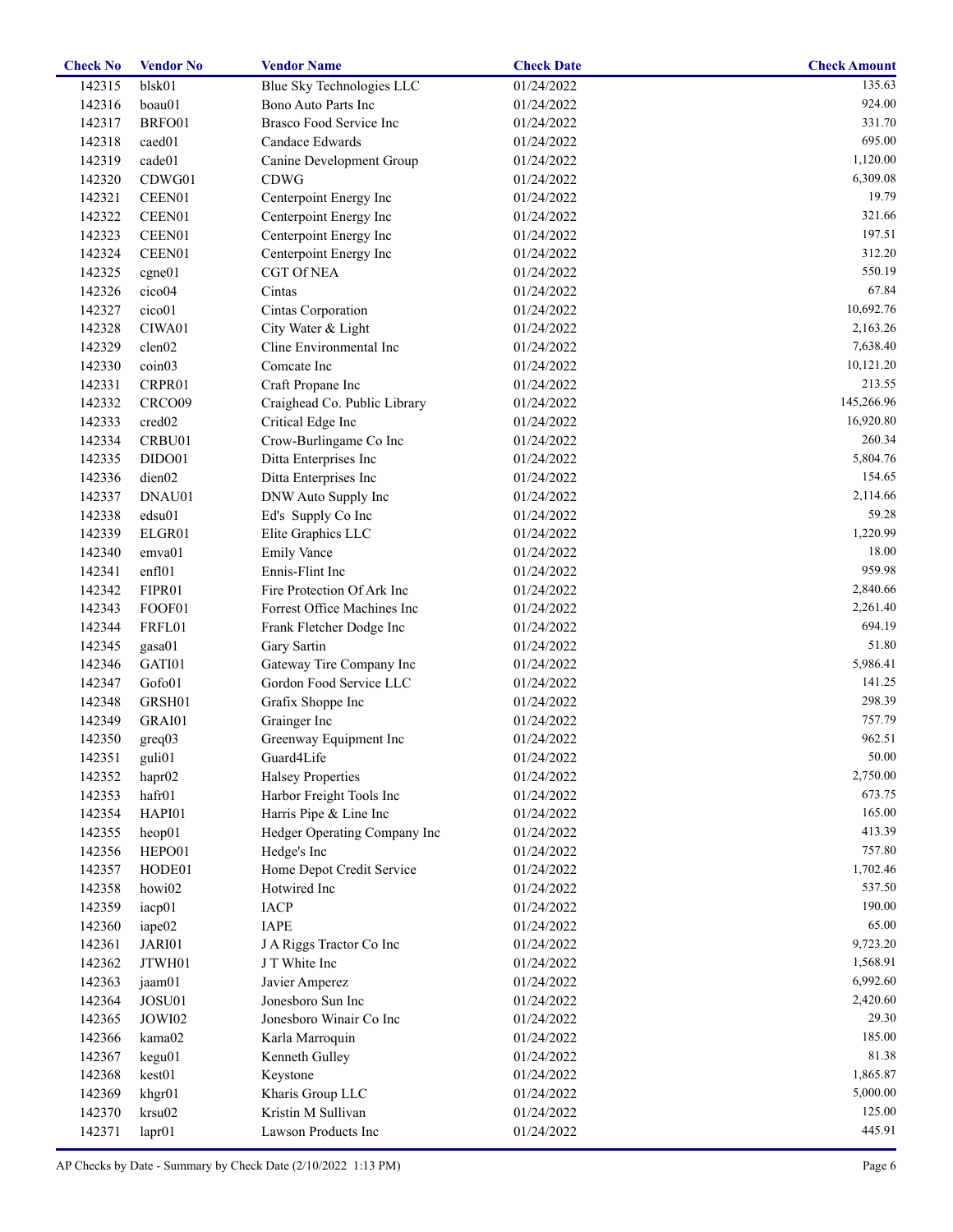| <b>Check No</b> | <b>Vendor No</b>   | <b>Vendor Name</b>                    | <b>Check Date</b> | <b>Check Amount</b> |
|-----------------|--------------------|---------------------------------------|-------------------|---------------------|
| 142372          | LETI01             | Lenders Title Company Inc             | 01/24/2022        | 1,449.50            |
| 142373          | LETI01             | Lenders Title Company Inc             | 01/24/2022        | 2,244.50            |
| 142374          | LETI01             | Lenders Title Company Inc             | 01/24/2022        | 1,233.50            |
| 142375          | LETI01             | Lenders Title Company Inc             | 01/24/2022        | 2,283.50            |
| 142376          | LETI01             | Lenders Title Company Inc             | 01/24/2022        | 1,173.50            |
| 142377          | LOBU01             | Lowes Business Acct/GECRB             | 01/24/2022        | 814.43              |
| 142378          | main01             | Martin Industrial Supplies Inc        | 01/24/2022        | 1,959.73            |
| 142379          | MABE01             | Matthew Bender & Co                   | 01/24/2022        | 66.57               |
| 142380          | mase02             | May Security LLC                      | 01/24/2022        | 275.59              |
| 142381          | MISO01             | Mid-South Plumbing Inc                | 01/24/2022        | 3,877.63            |
| 142382          | MISO02             | Mid-South Sales Inc                   | 01/24/2022        | 1,865.03            |
| 142383          | mipu01             | Midwest Public Safety LLC             | 01/24/2022        | 3,427.36            |
| 142384          | mopl01             | Moore Plumbing                        | 01/24/2022        | 88.00               |
| 142385          | MOIN <sub>04</sub> | Motion Industries Inc                 | 01/24/2022        | 73.36               |
| 142386          | NAIN <sub>02</sub> | NAFECO, Inc                           | 01/24/2022        | 21,678.30           |
| 142387          | NAME01             | National Medtest Inc                  | 01/24/2022        | 592.00              |
| 142388          | neba02             | NEA Baptist Charitable Foundation     | 01/24/2022        | 4,000.00            |
| 142389          | nuso02             | Nuso Phone Service LLC                | 01/24/2022        | 973.65              |
| 142390          | OCHE01             | Occupational Health Partners          | 01/24/2022        | 475.00              |
| 142391          | ohll01             | OHD LLLP                              | 01/24/2022        | 750.00              |
| 142392          | ORAU01             | O'Reilly Automotive Inc               | 01/24/2022        | 2,519.21            |
| 142393          | ORIN01             | Orkin Inc                             | 01/24/2022        | 279.30              |
| 142394          | PAMA01             | Pak Mail Center Inc                   | 01/24/2022        | 92.84               |
| 142395          | PAPR01             | Pasmore Printing                      | 01/24/2022        | 332.01              |
| 142396          | petr02             | Peterbilt Truck Center of Memphis LLC | 01/24/2022        | 1,034.85            |
| 142397          | ppfi01             | PPG Architectural Finishes            | 01/24/2022        | 235.45              |
| 142398          | prse02             | Premium Refreshment Service           | 01/24/2022        | 22.83               |
| 142399          | qume01             | Quadmed Inc                           | 01/24/2022        | 1,574.18            |
| 142400          | QUFA01             | Quality Farm Supply Inc               | 01/24/2022        | 1,425.94            |
| 142401          | RATI01             | Raider Tire Co Inc                    | 01/24/2022        | 360.94              |
| 142402          | reri02             | Red River Dodge Chrysler Jeep         | 01/24/2022        | 27,089.00           |
| 142403          | rego01             | Renee Golas                           | 01/24/2022        | 261.06              |
| 142404          | rico05             | <b>Ritter Communications</b>          | 01/24/2022        | 20,104.70           |
| 142405          | RICI01             | River City Hydraulics Inc             | 01/24/2022        | 2,445.39            |
| 142406          | roch01             | Roger Christopher Cole                | 01/24/2022        | 135.49              |
| 142407          | roru01             | RoseRush Services LLC                 | 01/24/2022        | 2,395.00            |
| 142408          | roso01             | Routematch Software Inc               | 01/24/2022        | 10,000.00           |
| 142409          | RUTR01             | Russell's Truck Accessories           | 01/24/2022        | 1,482.11            |
| 142410          | sabu01             | Safeguard Business Systems Inc        | 01/24/2022        | 658.15              |
| 142411          | seon01             | Secure On Site LLC                    | 01/24/2022        | 255.00              |
| 142412          | shco01             | Share Corp                            | 01/24/2022        | 128.73              |
| 142413          | shgu01             | Sheepdog Guardian Consulting          | 01/24/2022        | 225.00              |
| 142414          | shra01             | Shelby Railroad Services Inc          | 01/24/2022        | 3,038.00            |
| 142415          | SIMO01             | Silver Moon Trailers Inc              | 01/24/2022        | 9,846.13            |
| 142416          | sose02             | Soefker Services LLC                  | 01/24/2022        | 350.46              |
| 142417          | SPSA01             | Specialty Sales & Mktg Inc            | 01/24/2022        | 1,548.15            |
| 142418          | STBE01             | St Bernards Medical Ctr               | 01/24/2022        | 45.00               |
| 142419          | stwo02             | <b>Stanley Access</b>                 | 01/24/2022        | 686.93              |
| 142420          | stau05             | Steve's Auto Body & Towing Inc        | 01/24/2022        | 5,933.08            |
| 142421          | stau05             | Steve's Auto Body & Towing Inc        | 01/24/2022        | 506.98              |
| 142422          | stpr05             | Stonehenge Properties LTD             | 01/24/2022        | 1,899.59            |
| 142423          | suli02             | Suddenlink Communications Inc         | 01/24/2022        | 238.12              |
| 142424          | suli02             | Suddenlink Communications Inc         | 01/24/2022        | 53.97               |
| 142425          | sute <sub>02</sub> | Superior Termite & Pest Control       | 01/24/2022        | 287.55              |
| 142426          | tatr01             | Tag Truck Center                      | 01/24/2022        | 9,314.92            |
| 142427          | thso02             | The Solutions Group                   | 01/24/2022        | 1,225.00            |
| 142428          | thre01             | Thomson Reuters-West Inc              | 01/24/2022        | 452.06              |
|                 |                    |                                       |                   |                     |